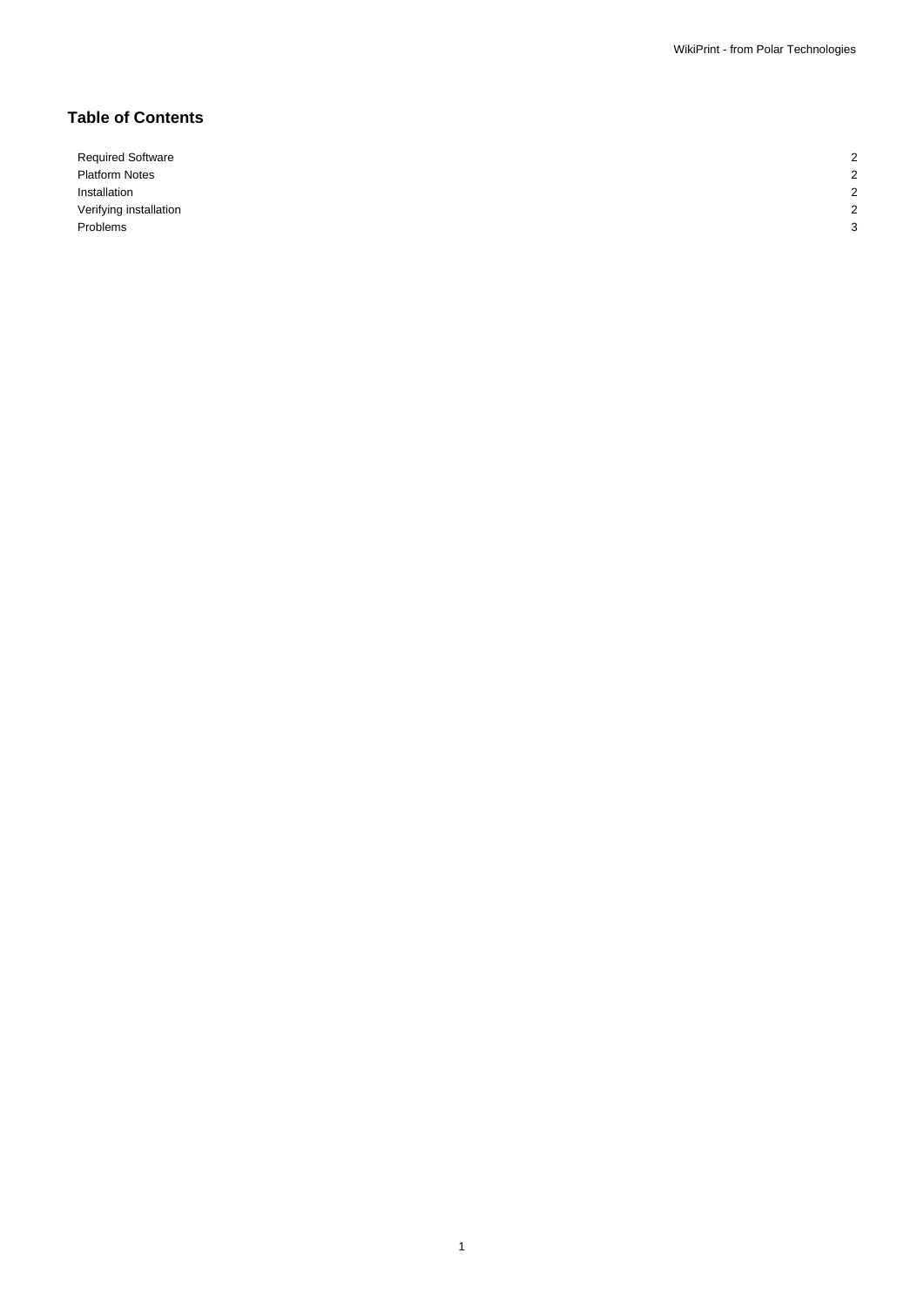**WRF4G** can be installed in any Linux Computer. It provides the services needed to prepare, run and monitor experiments, it is able to manage many computing resources and use them to run different simulations of a WRF experiment at the same time.

Although in the following examples we will use the same computer to manage and run the experiments, scientists generally use a computer to prepare and manage the experiments (where WRF4G has to be installed) and different computing resources to run them (PBS or SGE Clusters, HPC infrastructures, stand-alone servers). We call **User Interface (UI)** to the computer where WRF4G is installed and **Computing Resources (CR)** to the nodes where a WRF experiment can run. In the following experiments the computer where the UI role is installed will act as CR.

#### **Required Software**

WRF4G needs having the following software installed on both UI and CR:

- **x86\_64 Linux**
- **Python**, version  $>= 2.4$  and  $< 3.0$ .

#### **Platform Notes**

WRF4G has only been run in 64bits platforms and it currently has been tested under the following O.S.:

- **Ubuntu 10.04, 11.04 and 12.04**: Issues not known.
- **Centos 5 and 6**: Issues not known.
- **Debian 6.0**: Issues not known.

#### **Installation**

Download and unpack the distribution file [?WRF4G.tar.gz](http://meteo.macc.unican.es/work/WRF4G.tar.gz) into the installation directory, for example your \$HOME directory.

```
[user@mycomputer~]$ cd $HOME
[user@mycomputer~]$ wget http://www.meteo.unican.es/work/WRF4G.tar.gz
[user@mycomputer~]$ tar xzvf WRF4G.tar.gz
```
Setup the WRF4G user environment. (To avoid typing the export command every time you want to use WRF4G, it is advisable to copy these lines in \$HOME/.bashrc)

```
[user@mycomputer~]$ export WRF4G_LOCATION=$HOME/WRF4G
[user@mycomputer~]$ export PATH=$WRF4G_LOCATION/bin:$PATH
```
The installation process provides the UI with:

- A set of scripts that allows to prepare, submit and monitor experiments.
- The WRF4G framework. This framework is a set of daemons/services that manage:
- The Computing Resources where WRF is going to run.
- The database where the experiment information and status (realization, chunks, jobs) is stored.

### **Verifying installation**

• Start the WRF4G Framework. This command will start the services needed by WRF4G to run.

```
[user@mycomputer~]$ wrf4g_framework start
Starting DRM4G (GridWay) .... OK
Starting WRF4G_DB (MySQL) ... OK
```
• List the computing resources available.

| [user@mycomputer~]\$ wrf4q resources   |             |                        |      |                   |  |            |
|----------------------------------------|-------------|------------------------|------|-------------------|--|------------|
|                                        | 'HID PRI OS |                        | ARCH | NODES(U/F/T) LRMS |  | HOSTNAME   |
| $\begin{array}{ccc} 0 & 1 \end{array}$ |             | GNU/Linux2.6.32 x86 64 |      | $0/1/1$ FORK      |  | mycomputer |

**You should now move to [the WRF4G tutorial](https://meteo.unican.es/trac/wiki/WRF4GTutorial)**